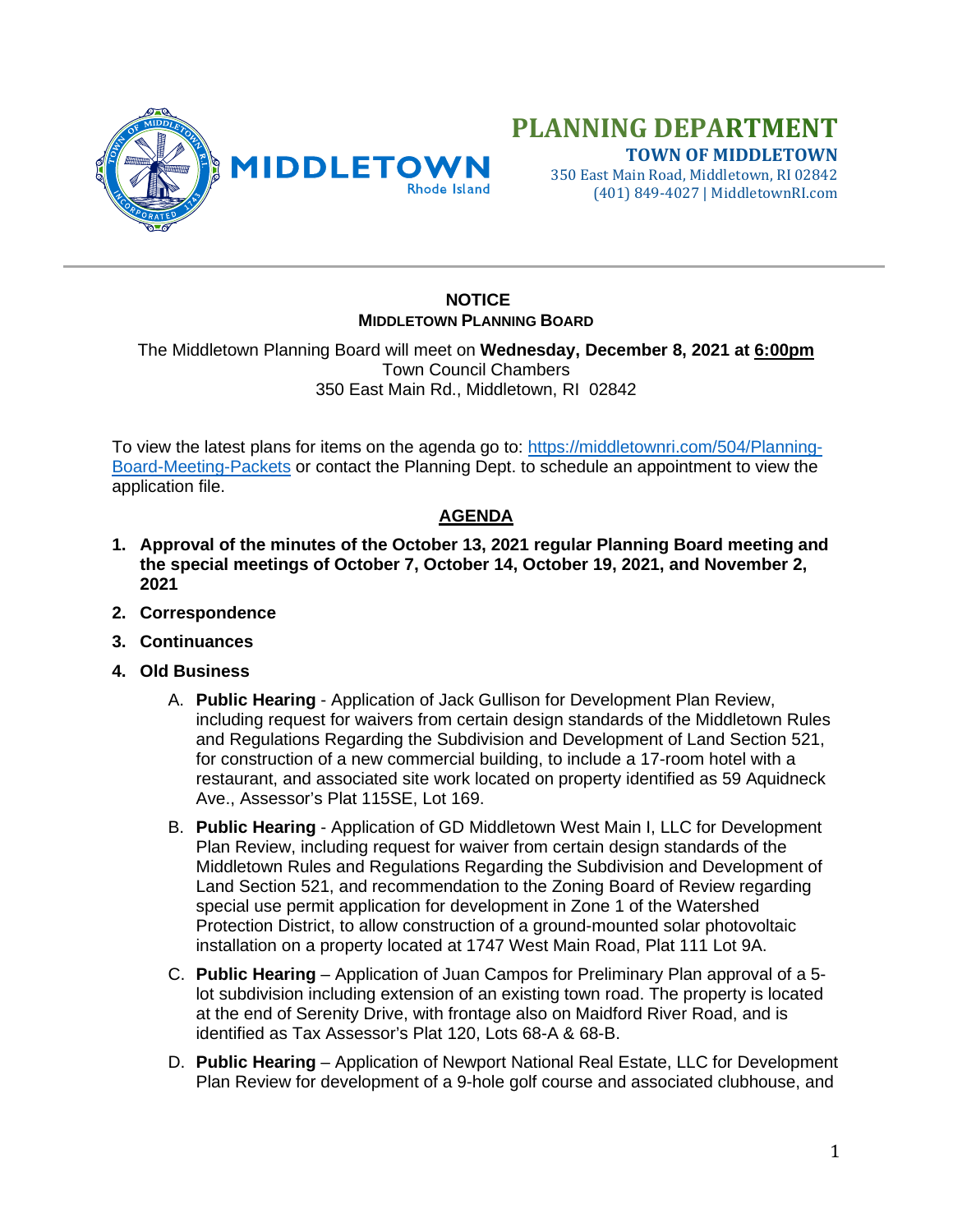request for waivers from certain commercial development design standards of Section 521 of the Middletown Rules and Regulations Regarding the Subdivision and Development of Land. Property fronts on Wyatt Road and Mitchell's Lane, Tax Assessors Plat 124 lot 29.

- E. **Public Informational Meeting** Application by Aquidneck Commerce Center, LLC for Master Plan approval of a major land development project for a proposed mixeduse development including 12 new residential units and approximately 15,000 sq.ft. of office space contained in one new and two existing buildings pursuant to Article 27A of the Middletown Zoning Ordinance and including request for waivers from certain design standards of Section 521 of the Middletown Rules and Regulations Regarding the subdivision and Development of Land, and request for variances from the Middletown Zoning Ordinance sections 27A07(E)(1), 27A07(E)(2), and 27A07(E)(3) to allow a building in the mixed-use development to be approximately 62 feet from an abutting residential dwelling where 100 feet is required; to allow the area within the required landscaped buffer to include a driveway; and to allow a building height of 39.5 feet where the height limit is 35 feet. The property is located at 809, 811, and 819 Aquidneck Ave., Assessor's Plat 114, Lots 129 and 504.
- F. Town Council request that the Planning Board research adopting an ordinance requiring esplanade-style sidewalks. Consider recommending ordinance language to the Town Council.
- G. Discuss policy for removing items that are repeatedly continued from the Planning Board agenda.

### **5. New Business**

- A. Request of Benjamin J. Contessa for approval of an administrative subdivision to transfer 1,960 sq.ft. of land from one existing lot to another. Property located at 183 Wolcott Ave., Plat 115SE, Lots 282 & 283. **(This item is expected to be continued to the January 12, 2022 regular Planning Board meeting.)**
- B. **Public Hearing** Request of The West House Corporation for Master Plan approval for a comprehensive permit application submitted pursuant to Middletown Zoning Code, Article 17 *Low and Moderate Income Housing- Comprehensive Permit,* for expansion of an existing multifamily dwelling structure located at 417 Forest Avenue, Assessor's Plat 113 Lot 6 and including request for waiver from certain design standards of the Middletown Rules and Regulations Regarding the Subdivision and Development of Land, Section 521 and variances from the Middletown Zoning Code §602 for a multifamily dwelling project in the Office Business zoning district; §603 for a 40 foot building where 35 feet is the maximum allowable; §605 for a 42,603 square foot structure where 35,000 is the maximum allowable; §1304 for 61 parking spaces where 104 is required; §1504 for exceeding the allowable density in a multifamily dwelling project; §1505 for less than the minimum open space requirements in a multifamily dwelling project; §1507 for parking areas closer than 25 feet to the proposed structure; and §1508 for a façade greater than 80 feet without articulation in a multifamily dwelling project.
- C. **Public Hearing** Application for Development Plan Review including request for waivers from certain design standards of the Middletown Rules and Regulations Regarding the Subdivision and Development of Land Section 521 by Endeavor Holdings, LLC for redevelopment of a commercial property and construction of a 2,107 square foot 2-story building located at 100 and 102 Valley Road, Tax Assessors Plat 113 Lot 19A.